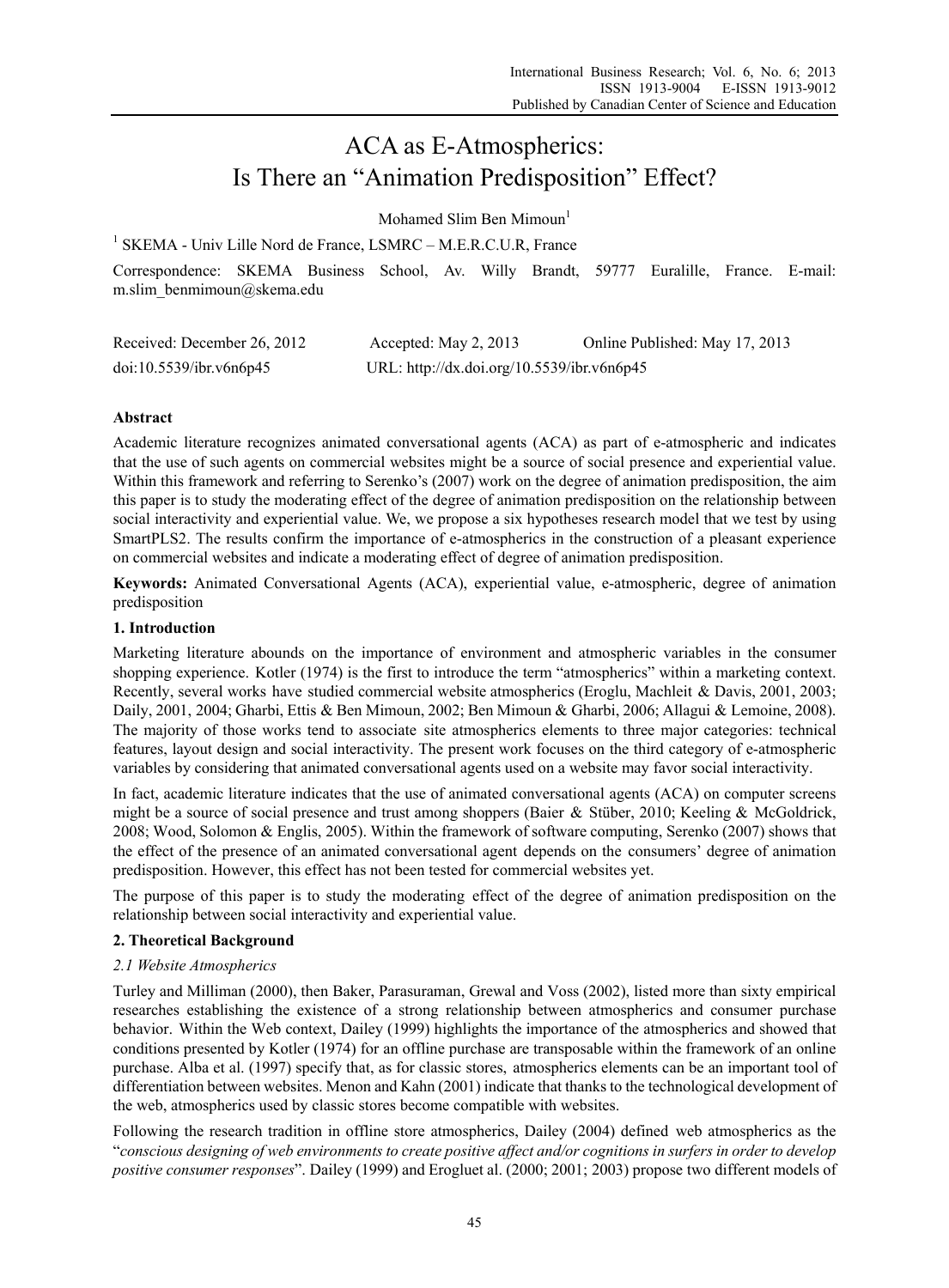store atmospherics adapted to the web. Both models consider that web atmospherics variables impact the online consumer's behavior by affecting their emotional reactions and their cognitions.

Eroglu et al. (2000; 2001; 2003) suppose that online store atmospherics entail two categories of cues: "high task-relevant cues" and "low task-relevant cues". On one hand, high task-relevant cues relate to all descriptors of the site (verbal or pictorial) that appear on the screen and facilitate the achievement of shopping goals. On the other hand, low task-relevant cues refer to all information present on the site but that are not useful for the fulfillment of shopping tasks.

By establishing a parallel between the three dimensions of offline atmospherics proposed by Baker (1986) and some characteristics of websites, Gharbi et al. (2002) and Ben Mimoun and Gharbi (2006) suggest to measure web atmospherics through four dimensions: telepresence, vividness, technical interactivity and social interactivity.

Allagui and Msaad (2006), Allagui and Lemoine (2008) and Lemoine (2008) adopt a similar approach and present a conceptual framework including a taxonomy of web atmospheric cues. They establish a parallel between Baker (1986)'s classification of offline atmospherics and web atmospherics and present three major dimensions of web atmospherics: sensory ambient features, layout design and social interactivity.

The present research focus on the last dimension of web atmospherics as presented by Gharbi et al. (2002), Ben Mimoun and Gharbi (2006), Allagui and Msaad (2006), Allagui and Lemoine (2008) and Lemoine (2008), that is social interactivity.

The social dimension of website interactivity refers to the social support provided by the site. According to Cook (1994), social interactivity occurs when the user considers that (s)he is in interaction with another person and not with a machine.

Indeed, in absence of any direct human contact, the individual "humanizes" the virtual environment (Chang, Simpson, Arvin &Tekchandaney, 2002). Likewise, Reeves and Nass (1996) show that people tend to treat computers as human beings and to assimilate communication mediated by computer to social communication.

Tractinsky and Rao (2001) indicate that the assertions of Reeves and Nass (1996) are transferable to websites under certain conditions. They considered the interaction with a website as fundamentally social and indicate that, as for any social interaction, a website has to possess certain pleasant characteristics appropriated for human beings (politeness, flattery, capacity of evaluation of others, self-assessment and expertise) to succeed and to build a long-term relationship with the users.

Tractinsky and Rao (2001) specified that in order to possess these characteristics a website has to enable a minimum of direct and real time interactions between the company and site visitors. Every visitor has to be treated with a minimum of customization and the website must be able to help the consumer by presenting advices and useful information concerning products the consumer wishes to buy.

Consequently, social interactivity of a website is high when it allows the user to communicate in real time with the company or with other Internet users, when the site gives answers to precise questions and when browsing is linked to an interpersonal communication (Blattberg & Deighton, 1991). The use of animated conversational agents (ACA) seems to be an ideal solution to increase the social interactivity of a commercial website. This idea will be discussed in the following section dedicated to the study of animated conversational agents and their impact on e-consumer behavior.

### *2.2 Animated Conversational Agents and Consumer Behavior*

Holzwarth, Janiszewski, and Neumann (2006), Wang, Baker, Wagner and Wakefield, (2007), Notebaert (2005), Lemoine and Notebaert (2011), Diesbachand Galan (2006) and Diesbach and Midgley (2007) suggest studying the animated conversational agents on a website as an element of the online store atmospherics.

Building on the work of Cassell, Sullivan, Prevost and Churchill (2000), Diesbach and Galan (2006) definean animated conversational agent as "*a graphic character designed on computer which possesses the capacity to have a dialogue during an encounter with a user, by using not only the speech but other nonverbal capacities such as gesture, glance, intonation and physical posture*".

Since the first work of Cassell et al. (2000), several studies have presented the impact of ACA within the context of e-commerce websites. Notebaert (2005) consider the use of an ACA on a commercial website as a strategy to improve trust, satisfaction and positive e-WOM. Punj and Moore (2009) specify that satisfaction depends on the capacity of the agent to facilitate the information search and to identify the product corresponding to consumer's needs. Lemoine and Notebaert (2011) present the use of ACA on commercial websites as a mean to attract new customers by improving positive e-WOM and trust.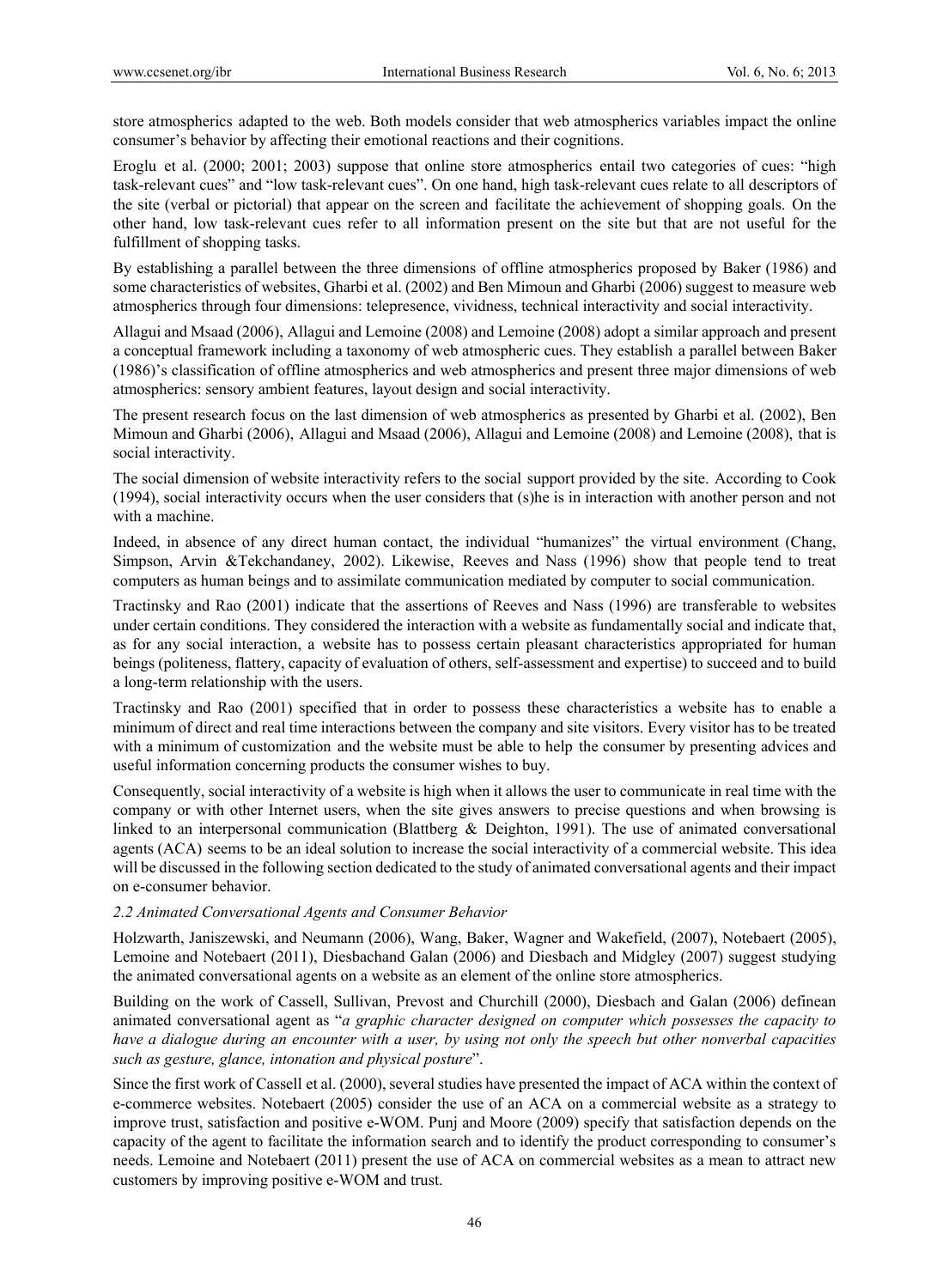McGoldrick et al. (2008) establish a parallel between human salespeople and ACA and identify three possible roles of online virtual sellers: social role, recommendation agent role and assistant role.

Finally Holzwarth et al. (2006) indicate that the presence of an ACA on a website improves the experiential value derived from the site visit. Ben Mimoun and Poncin (2012) found a similar result but they precise that it is the useof the ACA and not just the mere presence of the agent that improves the perceived value. We discuss in what follow the concept of experiential perceived value.

### *2.3 The Experiential Perceived Value*

The concept of experiential value was introduced into the marketing literature by Holbrook and Hirschman (1982). Holbrook (1999) develops a typology of experiential perceived values according to three axes: (1) intrinsic or extrinsic values, (2) self-oriented or others-oriented values and (3) active or reactive values. Babin, Darden and Griffin (1994) summarize the extrinsic/intrinsic dichotomy of perceived values with two dimensions: the utilitarian dimension and the hedonic dimension.

The utilitarian value dimension is extrinsic and is related to the task or the product (Van Der Heijden, 2004). In contrast, the hedonic value dimension is more subjective and personal, and results more from fun and playfulness than from task completion (Holbrook & Hirschman, 1982; Babin et al., 1994).

In line with consumer behavior literature that distinguishes between utilitarian and hedonic value (Holbrook & Hirschman, 1982; Babin et al., 1994), Ben Mimoun and Gharbi (2006), indicate that dimensions of website experiential value depend on website atmospherics and more specifically on social interactivity.

Allagui and Lemoine (2008) show that the presence of an ACA is an efficient tool to improve social interactivity of websites but Serenko (2007) demonstrate that the effect of this type of virtual agents depends on the "degree of animation predisposition".

# *2.4 ACA and the Degree of Animation Predisposition*

Serenko (2007), define animation predisposition as: "*an individual specific trait that reflects a person's predisposition towards watching animated films*". He presents animation predisposition as a distinct and independent research construct exhibiting desirable psychometric properties. He empirically proves that the degree of MS Office users' animation predisposition is positively associated with their perceptions of enjoyment with the MS Office animated agent. Serenko (2007) indicates that people with a higher degree of animation predisposition tend to better appreciate the presence of interaction with an ACA when using MS Office. But the question is: can we find a similar result in a shopping situation on a commercial website?

### **3. Research Framework**

The present research framework is developed to study the moderating effect of degree of animation predisposition on the relationship between social interactivity and experiential value. It includes concepts related to experiential perceived value (hedonic value dimensions), e-atmospherics (social interactivity) and approach behavior (behavioral intention). As shown in figure 1, the research model is composed of six hypotheses.



Figure 1. Research model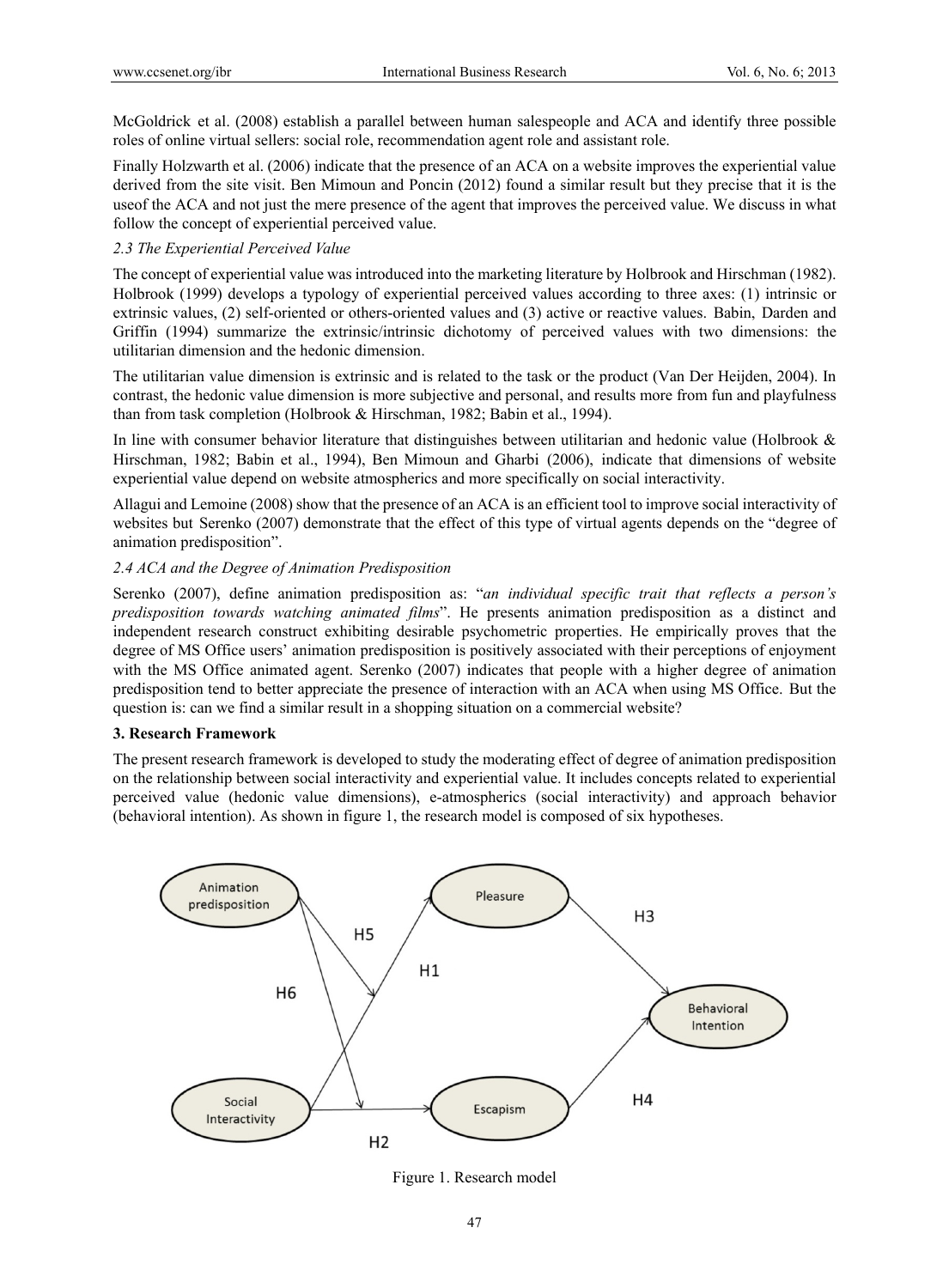# **4. Methodology**

# *4.1 Sample and Data Collection*

A survey was conducted among e-shoppers to obtain data to test the proposed model. The samples consist of 200 respondents who used e-commerce sites at least once. Among the 200 respondents, 47% are males and 53% are females. The majority of respondents are between 20 and 30 years. Educational levels are generally high. Before responding to the questionnaire, participants were asked to visit a commercial website containing an ACA and to search for a product with the help of the ACA.

# *4.2 Measurement Scales*

Constructs in the model are measured thanks to five-point Likert scales  $(1 =$  strongly disagree/ $5 =$  strongly agree). Measurement scales are adapted from previous studies and refined to make them specifically relevant to the present study. Structural Equations Modeling (SEM) with SmartPLS is used to test the validity and reliability of the different scales.

# **5. Results**

The model is tested using SmartPLS2, a modeling tool of structural equations modeling (SEM) using regressions in the slightest squares or partial least squares (PLS). SmartPLS2 allows testing both psychometric properties of a measurement model (reliability and validity of each scale) and the estimation of parameters of the structural model (strength of the relationships among the different variables of the model) at the same time.

| Variable                                     | Composite reliability | <b>AVE</b> | Cronbach's Alpha |
|----------------------------------------------|-----------------------|------------|------------------|
| Social Interactivity                         | 0.8931                | 0.7373     | 0.8212           |
| Degree of animation predisposition           | 0.9377                | 0.7903     | 0.9142           |
| Pleasure (hedonic perceived value dimension) | 0.8268                | 0.6150     | 0.6892           |
| Escapism (hedonic perceived value dimension) | 0.8242                | 0.6099     | 0.6830           |
| Behavioral Intention                         | 0.8911                | 0.8038     | 0.7611           |

Table 1. Estimation of the reliability of measurement model

As shown in Table 1, results relative to the psychometric qualities of the variables in the model indicate that the used scales are strong and reliable.

Composite reliabilities for the scales are between 0.82 and 0.93, which exceed the recommended threshold (Fornel & Larcker, 1981; Burton-Jones & Hubona, 2006). Furthermore, in line with recommendations by Fornell and Larcker (1981), the average extracted variance (AVE) is superior to 0.5 for all the variables. Convergent validity is also verified with SmartPLS. Results indicate that all the items are more strongly correlated with their own latent variables. All the items have a coefficient of level-weighting relative to their own latent variables equal to or greater than 0.7. This establishes the convergent validity for all the latent variables (Yoo & Alavi, 2001; Burton-Jones & Hubona, 2006).

Results of the test of the model indicate that perceived social interactivity has a positive and significant effect on pleasure ( $\beta$ =0.435; p<0.001) and on escapism ( $\beta$ =0.367; p<0.001) supporting H1 and H2. There is also a significant positive effect of pleasure on behavioral intention ( $\beta$ =0.281; p<0.05) supporting H3. Contrary to the prediction in H4, there is no significant effect of escapism on behavioral intention (β=0.102; p>0.05). There is also no significant moderating effect of the degree of animation predisposition on the social interaction – pleasure relationship (β=0.087; p>0.05). Consequently, H5 is not supported. Contrary to the expectation in H6, we find a significant but negative moderating effect of the degree of animation predisposition on the social interaction –escapism relationship (β=-0.246; p<0.05).

### **6. Discussion and Conclusion**

As presented in table 2, results of the SEM with SmartPLS support three of our six hypotheses.

Results indicate that the two dimensions of hedonic value (perceived pleasure and perceived escapism) depend on the perceived social interactivity. This is similar to the findings of previous researches (Allagui & Lemoine, 2008) indicating that the social aspect of e-atmospherics or social interactivity positively affects hedonic value. In addition, this first result confirms the importance of e-atmospherics in the construction of a pleasant experience on commercial websites (Dailey, 1999; 2004; Eroglu et al., 2000; 2001; 2003).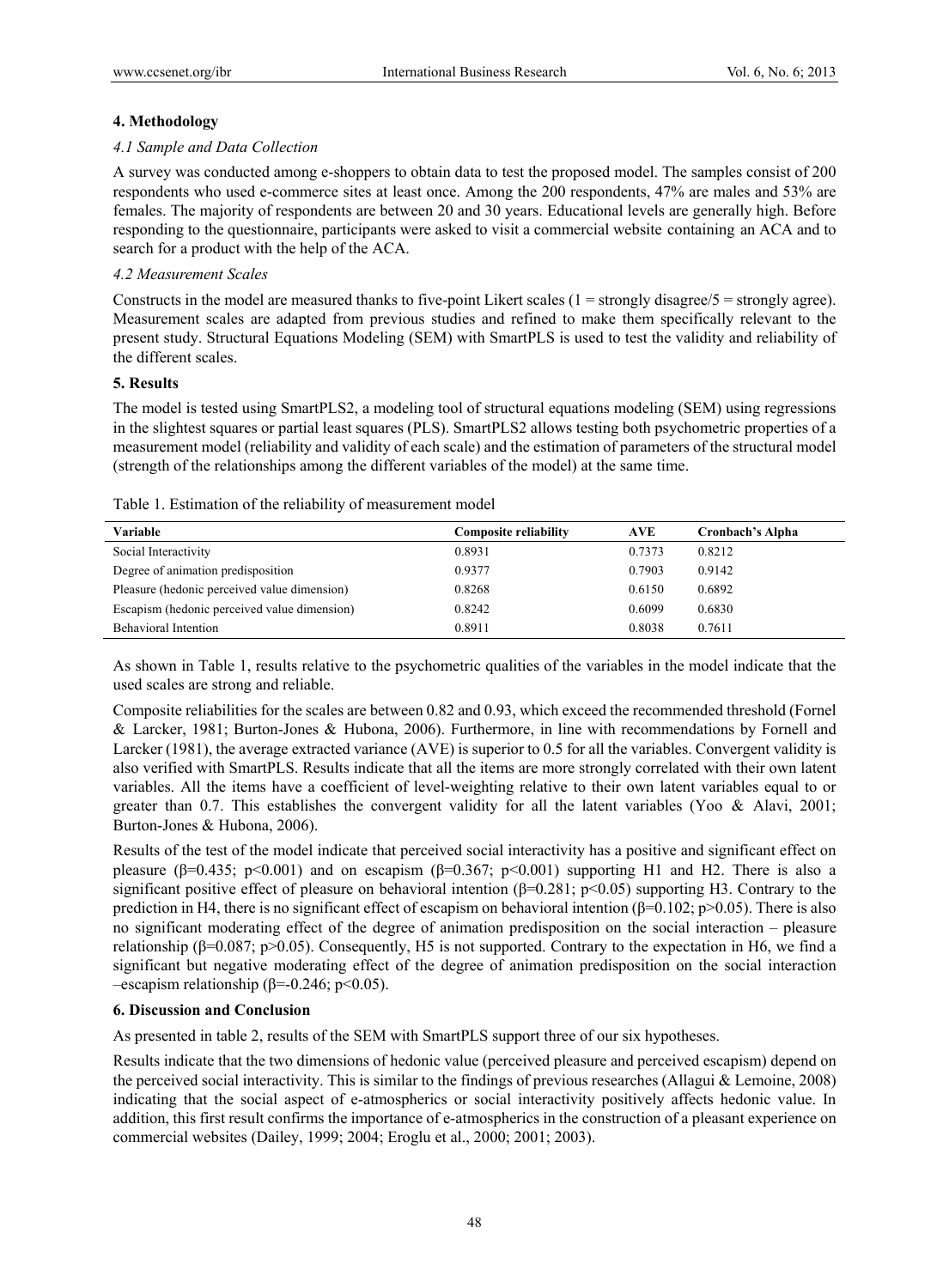| <b>Hypotheses</b> |                                                                                                           | Outcome          |
|-------------------|-----------------------------------------------------------------------------------------------------------|------------------|
| H1                | The greater the perceived social Interactivity of a web site, the greater will be the perceived pleasure  | <b>Supported</b> |
|                   | of using this web site.                                                                                   |                  |
| H <sub>2</sub>    | The greater the perceived social Interactivity of a web site, the greater will be the perceived escapism. | <b>Supported</b> |
| H <sub>3</sub>    | Pleasure will positively influence the intention to use or to buy from a web site                         | <b>Supported</b> |
| H4                | Escapism will positively influence the intention to use or buy from a web site                            | Not supported    |
| H <sub>5</sub>    | An increase in "degree of animation predisposition" increases the effect of social Interactivity on       | Not supported    |
|                   | perceived pleasure                                                                                        |                  |
| H6                | An increase in "degree of animation predisposition" increases the effect of social Interactivity on       | Not supported    |
|                   | perceived escapism                                                                                        |                  |

#### Table 2. Hypotheses test summary

Results also indicate a positive impact of perceived pleasure on the intention to revisit the website or to buy on a website, thus confirming the importance of building a pleasant experience for the success of websites (Eroglu et al., 2001; 2003).

Finally, results indicate a moderating effect of degree of animation predisposition on the relationship between social interaction and escapism. But the direction of this effect is opposite to our expectations. In fact, building on Serenko (2007)'s results, we expected that an increase in the degree of animation predisposition would increase the positive effect of social interactivity on perceived pleasure, but our results indicate just the opposite (i.e. an increase in degree of animation predisposition decreases the positive effect of social interactivity on perceived pleasure). This surprising result could be explained by the difference in the level of embodiment of the ACA used in our study and in the Serenko (2007)'s study. In the latter study, the ACA is more assimilated to a cartoon character while in our study we use an ACA with a higher level of "human" embodiment. In addition, the scale proposed by Serenko (2007) to measure the degree of animation predisposition focuses on the acceptance of cartoon characters, whereas the scale we use to measure social interactivity focuses on the perception of an interaction with a human-being. As indicated by Ben Mimoun, Poncin and Garnier(2012), we have to take in to account the level of agent embodiment in order to better explain the effect of using an ACA on a commercial website. Therefore, this study offers a starting point for further research regarding the relationship between the degree of animation predisposition and the level of ACA embodiment.

Findings from this study have both research and managerial implications. For example, the study lends credence to the roles of e-atmospherics in the construction of a pleasant experience on commercial web site.

From a managerial perspective, exploitation of the present study's findings by e-retailers should contribute to the development of more effective and consumer-friendly e-commerce web site. Our findings confirm the importance of the use of the agent in the improvement of playful and social aspects of a web site. Also, our results suggest that websites with higher social interactivity (i.e. by using ACA) offer a better experiential value for visitors and increase the intention to buy and thus their turnover. Web designers should focus more on the social interactivity of a web site. At the same time it will be interesting to give to the user the possibility to personalize the appearance of the ACA.

Our work is not exempt from limits, in particular participants in our study surfed only one site and searched for only one product category and used only one ACA. The replication of this work on other sites or for other products categories or usage of different type of ACA (e.g. high versus low level of anthropomorphism) would bring a bigger external validity to our results. It would be also interesting in future researches to take into account other users characteristics like internet skills, product category involvement, and level of innovativeness...

#### **References**

- Alba, J., Lunch, J., Weitz, B., Janiszewski, C., Lutz, R., Sawyer, A., & Wood, S. (1997). Interactive home shopping: Consumer, retailer, and manufacturer incentives to participate in electronic marketplaces. *Journal of Marketing*, *61*(3), 38-53. http://dx.doi.org/10.2307/1251788
- Allagui, A., & Lemoine, J. (2008). Web interface and consumers' buying intention in e-tailing: results from an online experiment. *Advances in Consumer Research - European Conference Proceedings*, *8*, 24-30.
- Allagui, A., & M'saad, B. (2006). Caractéristiques des sites web marchands, états émotionnels et comportements des acheteurs sur internet: résultats d'une étude exploratoire. *Proceedings of the annualconference of the Administrative Sciences Association of Canada (ASAC), 26*, 52-66.

Babin, B. J., Darden, W. R., & Griffin, M. (1994). Work and /or Fun: Measuring Hedonic and Utilitarian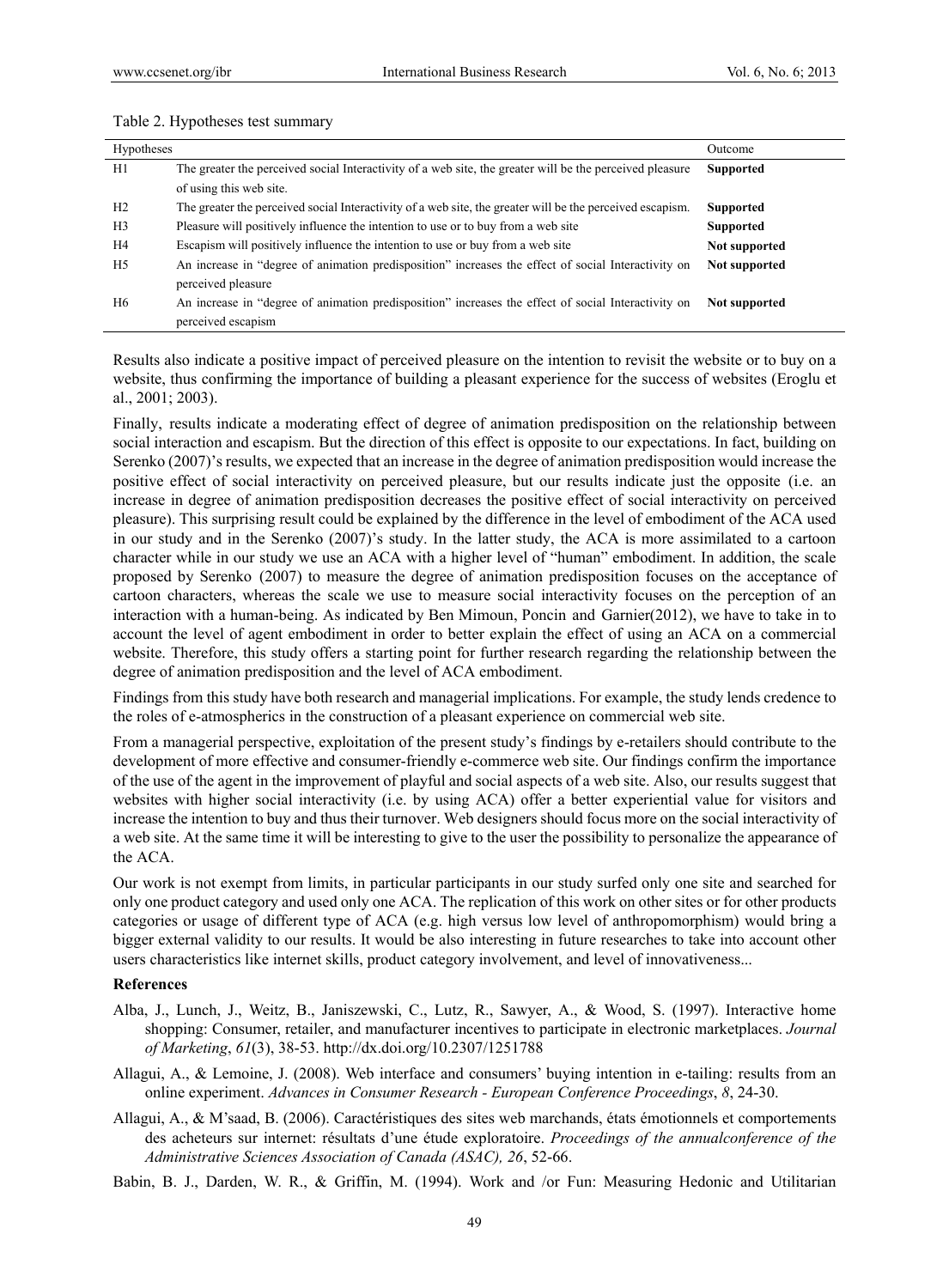Shopping Value. *Journal of Consumer Research, 20*(4), 644-655. http://dx.doi.org/10.1086/209376

- Baier, D., & Stuber, E. (2010). Acceptance of recommendations to buy in online retailing. *Journal of Retailing and Consumer Services, 17*(3), 173-180. http://dx.doi.org/10.1016/j.jretconser.2010.03.005
- Baker, J. (1986). The Role of the Environment in Marketing Services: The Consumer Perspective. In J. A. Czepeill, C. A. Congram & J. Shanahan (Eds.), *The Services Challenge: Integrating for Competitive Advantage* (pp. 79-84). Chicago, IL: The American Marketing Association.
- Baker, J., Parasuraman, A., Grewal, D., & Voss, G. B. (2002). The Influence of Multiple Store Environment Cues on Perceived Merchandise Value and Patronage Intentions. *Journal of Marketing*, *66*(April), 120-141. http://dx.doi.org/10.1509/jmkg.66.2.120.18470
- Ben Mimoun, M. S., & Gharbi, J. (2008). Structuring effect of time and experiential value on commercial Web site. *E-Business Review, 8*, 32-35.
- Ben Mimoun, M. S., & Poncin, I. (2012). Utilisation des Agent Conversationnels Animés sur les sites Web commerciaux: et si on parlait de valeur? 17th colloquium of the Association Information and Management, Bordeaux.
- BenMimoun, M. S., Poncin, I., & Garnier, M. (2012). Case study—Embodied virtual agents: An analysis on reasons for failure*. Journal of Retailing and Consumer services*, *19*, 605-612. http://dx.doi.org/10.1016/j.jretconser.2012.07.006
- Blattberg, R. C., & Deighton, J. (1991). Interactive Marketing: Exploring The Age Of Addressabitlity. *Sloane Management Review*, *33*(1), 5-14.
- Burton-Jones, A., & Hubona, G. S. (2006). The Mediation of External Variables in the Technology Acceptance Model. *Information and Management*, *43*, 706-717. http://dx.doi.org/10.1016/j.im.2006.03.007
- Cassell, J., Sullivan, J., Prevost, S., & Churchill, E. (2000). *Embodied Conversational Agents*. Cambridge, MA: MIT Press.
- Chang, J. E., Simpson, T. W., Arvin, R. J., & Tekchandaney, T. R. (2002). A Good Website Can Convey The Wrong Brand Image! A Prilimiary Report Business Research Center, Penn State University. Retrieved from http://www.mne.psu.edu/simpson/courses/me546/projects/ebrc.1-2002.simpson-chang.pdf
- Cook, W. A. (1994). Is it 'interactive' media, or 'hyperactive' media? *Journal of Advertising Research*, *34*(1), 7-9.
- Dailey, L. (1999). Designing the World We Surf In: A Conceptual Model of Web Atmospherics. *Proceeding of AMA Summer Educators Conference*, San Francisco, CA.
- Dailey, L. (2004). Navigational web atmospherics explaining the influence of restrictive navigation cues. *Journal of Business Research*, *57*, 795-803. http://dx.doi.org/10.1016/S0148-2963(02)00364-8
- Dailey, L. C. (2001). *Navigational Atmospherics on the Web: Consumers' Responses to Restrictive Navigation Cues*. (Phd dissertation). The Graduate School University of Kentucky Lexington, Kentucky.
- Diesbach, P. B., & Galan, J. P. (2006). L'agent virtuel incarné dans la distribution en ligne: cadre théorique et revue de littérature. *Proceeding of the 6th Conference on E-marketing,* U. Nantes.
- Diesbach, P., & Midgley, D. (2008). Embodied Agents on Commercial Websites: Modeling Their Effects through an Affective Persuasion Route. In H. Oinas-Kukkonen et al. (Eds.), *PERSUASIVE 2008* (LNCS 5033, pp. 283-286). Springer-Verlag Berlin Heidelberg.
- Eroglu, S. A, Machleit, K. A., & Davis, L. M. (2003). Empirical testing of a model of online store atmospherics and shopper responses. *Psychology & Marketing*, *20*(2), 139-150. http://dx.doi.org/10.1002/mar.10064
- Eroglu, S. A., Machleit, K. A., & Davis, L. M. (2000). Online Retail Atmospherics: Empirical Tests of a Cue Typology. Proceedings of *Retailing 2000: Launching the New Millennium, The Sixth Triennial AMS*. ACRA, 2000.
- Eroglu, S. A., Machleit, K. A., & Davis, L. M. (2001). Atmospheric qualities of online retailing: A conceptual model and implications. *Journal of Business Research*, *54*, 177-184. http://dx.doi.org/10.1016/S0148-2963(99)00087-9
- Fornell, C., & Larcker, D. (1981), Structural equation models with unobservable variables and measurement error. *Journal of Marketing Research*, *18*(1), 39-50. http://dx.doi.org/10.2307/3151312